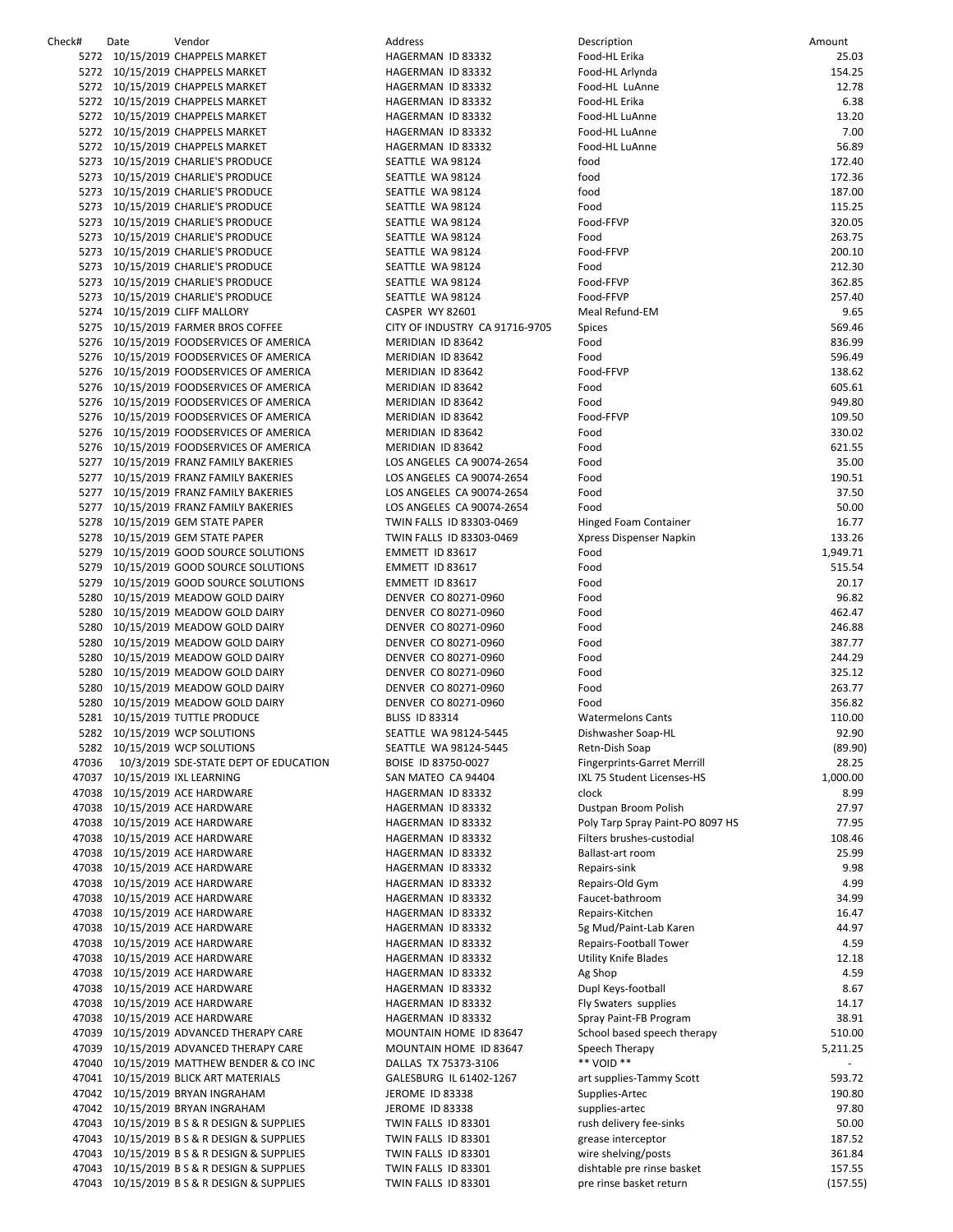| 47043 |                 | 10/15/2019 B S & R DESIGN & SUPPLIES    |
|-------|-----------------|-----------------------------------------|
| 47043 |                 | 10/15/2019 B S & R DESIGN & SUPPLIES    |
| 47043 |                 | 10/15/2019 B S & R DESIGN & SUPPLIES    |
| 47044 |                 | 10/15/2019 C8 TRANSPORTATION LLC        |
| 47044 |                 | 10/15/2019 C8 TRANSPORTATION LLC        |
| 47044 |                 | 10/15/2019 C8 TRANSPORTATION LLC        |
| 47044 |                 | 10/15/2019 C8 TRANSPORTATION LLC        |
| 47044 |                 | 10/15/2019 C8 TRANSPORTATION LLC        |
|       |                 |                                         |
| 47044 |                 | 10/15/2019 C8 TRANSPORTATION LLC        |
| 47044 |                 | 10/15/2019 C8 TRANSPORTATION LLC        |
| 47044 |                 | 10/15/2019 C8 TRANSPORTATION LLC        |
| 47044 |                 | 10/15/2019 C8 TRANSPORTATION LLC        |
| 47044 |                 | 10/15/2019 C8 TRANSPORTATION LLC        |
| 47044 |                 | 10/15/2019 C8 TRANSPORTATION LLC        |
| 47044 |                 | 10/15/2019 C8 TRANSPORTATION LLC        |
| 47044 |                 | 10/15/2019 C8 TRANSPORTATION LLC        |
| 47044 |                 | 10/15/2019 C8 TRANSPORTATION LLC        |
| 47044 |                 | 10/15/2019 C8 TRANSPORTATION LLC        |
| 47044 |                 | 10/15/2019 C8 TRANSPORTATION LLC        |
| 47045 | 10/15/2019 CASH |                                         |
| 47045 | 10/15/2019 CASH |                                         |
| 47046 |                 | 10/15/2019 CENTURY LINK                 |
| 47047 |                 | 10/15/2019 CHAPPELS MARKET              |
| 47047 |                 | 10/15/2019 CHAPPELS MARKET              |
|       |                 |                                         |
| 47047 |                 | 10/15/2019 CHAPPELS MARKET              |
| 47047 |                 | 10/15/2019 CHAPPELS MARKET              |
| 47047 |                 | 10/15/2019 CHAPPELS MARKET              |
| 47047 |                 | 10/15/2019 CHAPPELS MARKET              |
| 47047 |                 | 10/15/2019 CHAPPELS MARKET              |
| 47047 |                 | 10/15/2019 CHAPPELS MARKET              |
| 47047 |                 | 10/15/2019 CHAPPELS MARKET              |
| 47047 |                 | 10/15/2019 CHAPPELS MARKET              |
| 47047 |                 | 10/15/2019 CHAPPELS MARKET              |
| 47047 |                 | 10/15/2019 CHAPPELS MARKET              |
| 47047 |                 | 10/15/2019 CHAPPELS MARKET              |
| 47047 |                 | 10/15/2019 CHAPPELS MARKET              |
| 47047 |                 | 10/15/2019 CHAPPELS MARKET              |
| 47047 |                 | 10/15/2019 CHAPPELS MARKET              |
| 47047 |                 | 10/15/2019 CHAPPELS MARKET              |
| 47047 |                 | 10/15/2019 CHAPPELS MARKET              |
|       |                 |                                         |
| 47047 |                 | 10/15/2019 CHAPPELS MARKET              |
| 47047 |                 | 10/15/2019 CHAPPELS MARKET              |
| 47047 |                 | 10/15/2019 CHAPPELS MARKET              |
| 47047 |                 | 10/15/2019 CHAPPELS MARKET              |
| 47047 |                 | 10/15/2019 CHAPPELS MARKET              |
| 47047 |                 | 10/15/2019 CHAPPELS MARKET              |
| 47047 |                 | 10/15/2019 CHAPPELS MARKET              |
| 47047 |                 | 10/15/2019 CHAPPELS MARKET              |
| 47047 |                 | 10/15/2019 CHAPPELS MARKET              |
| 47048 |                 | 10/15/2019 CITY OF HAGERMAN             |
| 47048 |                 | 10/15/2019 CITY OF HAGERMAN             |
| 47048 |                 | 10/15/2019 CITY OF HAGERMAN             |
| 47048 |                 | 10/15/2019 CITY OF HAGERMAN             |
| 47049 |                 | 10/15/2019 DELL MARKETING LP            |
| 47049 |                 | 10/15/2019 DELL MARKETING LP            |
| 47049 |                 | 10/15/2019 DELL MARKETING LP            |
| 47050 |                 | 10/15/2019 DEMCO MEDIA                  |
| 47050 |                 | 10/15/2019 DEMCO MEDIA                  |
|       |                 |                                         |
| 47050 |                 | 10/15/2019 DEMCO MEDIA                  |
| 47050 |                 | 10/15/2019 DEMCO MEDIA                  |
| 47051 |                 | 10/15/2019 REBEKAH GARNER               |
| 47052 |                 | 10/15/2019 GREAT AMERICA FINANCIAL SVCS |
| 47052 |                 | 10/15/2019 GREAT AMERICA FINANCIAL SVCS |
| 47053 |                 | 10/15/2019 HAGERMAN FOOD SERVICE        |
| 47054 |                 | 10/15/2019 RAY HOFFMANN                 |
| 47055 |                 | 10/15/2019 HAGERMAN HIGH SCHOOL         |
| 47056 |                 | 10/15/2019 IDAHO POWER COMPANY          |
| 47056 |                 | 10/15/2019 IDAHO POWER COMPANY          |
| 47056 |                 | 10/15/2019 IDAHO POWER COMPANY          |
| 47056 |                 | 10/15/2019 IDAHO POWER COMPANY          |
| 47056 |                 | 10/15/2019 IDAHO POWER COMPANY          |
| 47056 |                 | 10/15/2019 IDAHO POWER COMPANY          |
| 47057 |                 | 10/15/2019 IT - INTEGRATED TECHNOLOGIES |
| 47057 |                 | 10/15/2019 IT - INTEGRATED TECHNOLOGIES |
| 47057 |                 | 10/15/2019 IT - INTEGRATED TECHNOLOGIES |
| 47058 |                 | 10/15/2019 JEROME PRINT SHOP            |
|       |                 |                                         |
| 47058 |                 | 10/15/2019 JEROME PRINT SHOP            |

| <b>TWIN FALLS</b><br>ID 83301                         |
|-------------------------------------------------------|
| TWIN FALLS<br>ID 83301                                |
| TWIN FALLS<br>ID 83301<br><b>HAGERMAN</b><br>ID 83332 |
| HAGERMAN<br>ID 83332                                  |
| HAGERMAN<br>ID 83332                                  |
| <b>HAGERMAN</b><br>ID 83332                           |
| HAGERMAN<br>ID 83332                                  |
| HAGERMAN<br>ID 83332                                  |
| HAGERMAN<br>ID 83332                                  |
| ID 83332<br>HAGERMAN                                  |
| <b>HAGERMAN</b><br>ID 83332                           |
| HAGERMAN<br>ID 83332<br><b>HAGERMAN</b>               |
| ID 83332<br><b>HAGERMAN</b><br>ID 83332               |
| HAGERMAN<br>ID 83332                                  |
| HAGERMAN<br>ID 83332                                  |
| HAGERMAN<br>ID 83332                                  |
| HAGERMAN<br>ID 83332                                  |
|                                                       |
|                                                       |
| PHOENIX AZ 85038-9040                                 |
| HAGERMAN<br>ID 83332                                  |
| HAGERMAN<br>ID 83332                                  |
| HAGERMAN<br>ID 83332                                  |
| HAGERMAN<br>ID 83332                                  |
| HAGERMAN<br>ID 83332<br>HAGERMAN<br>ID 83332          |
| HAGERMAN<br>ID 83332                                  |
| HAGERMAN<br>ID 83332                                  |
| HAGERMAN<br>ID 83332                                  |
| HAGERMAN<br>ID 83332                                  |
| HAGERMAN<br>ID 83332                                  |
| HAGERMAN<br>ID 83332                                  |
| HAGERMAN<br>ID 83332                                  |
| HAGERMAN<br>ID 83332                                  |
| HAGERMAN<br>ID 83332                                  |
| HAGERMAN<br>ID 83332                                  |
| HAGERMAN<br>ID 83332<br>HAGERMAN<br>ID 83332          |
| HAGERMAN<br>ID 83332                                  |
| HAGERMAN<br>ID 83332                                  |
| HAGERMAN<br>ID 83332                                  |
| HAGERMAN<br>ID 83332                                  |
| HAGERMAN<br>ID 83332                                  |
| HAGERMAN<br>ID 83332                                  |
| HAGERMAN<br>ID 83332                                  |
| HAGERMAN ID 83332                                     |
| HAGERMAN ID 83332                                     |
| HAGERMAN ID 83332                                     |
| HAGERMAN ID 83332<br>HAGERMAN ID 83332                |
| HAGERMAN ID 83332                                     |
| CHICAGO IL 60680-2816                                 |
| CHICAGO IL 60680-2816                                 |
| CHICAGO IL 60680-2816                                 |
| MADISON WI 53708-8048                                 |
| MADISON WI 53708-8048                                 |
| MADISON WI 53708-8048                                 |
| MADISON WI 53708-8048                                 |
| HAGERMAN ID 83338<br>DALLAS TX 75266-0831             |
| DALLAS TX 75266-0831                                  |
| HAGERMAN ID 83332                                     |
| HAGERMAN ID 83332                                     |
| HAGERMAN ID 83332                                     |
| BOISE ID 83721-0030                                   |
| BOISE ID 83721-0030                                   |
| BOISE ID 83721-0030                                   |
| BOISE ID 83721-0030                                   |
| BOISE ID 83721-0030                                   |
| BOISE ID 83721-0030                                   |
| TWIN FALLS ID 83303-1843                              |
| TWIN FALLS ID 83303-1843<br>TWIN FALLS ID 83303-1843  |
| JEROME ID 83338                                       |
| JEROME ID 83338                                       |
|                                                       |

|       |                                               | TWIN FALLS ID 83301      | olympic chrome shelf              | 236.88    |
|-------|-----------------------------------------------|--------------------------|-----------------------------------|-----------|
|       | 47043 10/15/2019 BS & R DESIGN & SUPPLIES     | TWIN FALLS ID 83301      | olympic chrome shelf              | 303.36    |
|       | 47043 10/15/2019 BS & R DESIGN & SUPPLIES     | TWIN FALLS ID 83301      | houston chrome shelf              | 35.22     |
|       | 47044 10/15/2019 C8 TRANSPORTATION LLC        | HAGERMAN ID 83332        | Bus-Aug19 Sep19 Monthly 3575.4m   | 11,597.31 |
|       |                                               |                          |                                   | 234.05    |
|       | 47044 10/15/2019 C8 TRANSPORTATION LLC        | HAGERMAN ID 83332        | Bus-HS VB-Murtaugh 100.9m         |           |
|       | 47044 10/15/2019 C8 TRANSPORTATION LLC        | HAGERMAN ID 83332        | Bus-HS-VB Carey 151.5m            | 334.08    |
|       | 47044 10/15/2019 C8 TRANSPORTATION LLC        | HAGERMAN ID 83332        | Bus-JrH VB-FB Carey 150.3m        | 328.90    |
|       | 47044 10/15/2019 C8 TRANSPORTATION LLC        | HAGERMAN ID 83332        | Bus-HS FB Dietrich 140.0m         | 383.24    |
|       | 47044 10/15/2019 C8 TRANSPORTATION LLC        | HAGERMAN ID 83332        | Bus-JrH VB Buhl 42.0m             | 97.92     |
|       | 47044 10/15/2019 C8 TRANSPORTATION LLC        | HAGERMAN ID 83332        | Bus-JrH FB-VB                     | 241.73    |
|       | 47044 10/15/2019 C8 TRANSPORTATION LLC        | HAGERMAN ID 83332        | Bus-HS VB Shoshone 73.9m          | 162.05    |
|       | 47044 10/15/2019 C8 TRANSPORTATION LLC        |                          | Bus-HS FB Castleford 88.7m        | 253.65    |
|       |                                               | HAGERMAN ID 83332        |                                   |           |
|       | 47044 10/15/2019 C8 TRANSPORTATION LLC        | HAGERMAN ID 83332        | Bus-JrH VB Ketchum 184.0m         | 399.36    |
|       | 47044 10/15/2019 C8 TRANSPORTATION LLC        | HAGERMAN ID 83332        | Bus-HS VB Lighthouse 72.5m        | 170.88    |
|       | 47044 10/15/2019 C8 TRANSPORTATION LLC        | HAGERMAN ID 83332        | Bus-JrH VB Filer 60.4m            | 133.25    |
|       | 47044 10/15/2019 C8 TRANSPORTATION LLC        | HAGERMAN ID 83332        | Bus-JrH FB-VB Castleford 48.7m    | 107.90    |
|       | 47044 10/15/2019 C8 TRANSPORTATION LLC        | HAGERMAN ID 83332        | Bus-Little City Rocks field trip  | 145.34    |
|       | 47044 10/15/2019 C8 TRANSPORTATION LLC        | HAGERMAN ID 83332        | Bus-HS VB Castleford 47.6m        | 120.22    |
|       |                                               |                          |                                   | 352.36    |
|       | 47044 10/15/2019 C8 TRANSPORTATION LLC        | HAGERMAN ID 83332        | Bus-HS FB Lighthouse 124.0m       |           |
|       | 47045 10/15/2019 CASH                         |                          | Postage-HS                        | 75.00     |
|       | 47045 10/15/2019 CASH                         |                          | Postage-GS                        | 75.00     |
|       | 47046 10/15/2019 CENTURY LINK                 | PHOENIX AZ 85038-9040    | <b>Phone Charges</b>              | 57.89     |
|       | 47047 10/15/2019 CHAPPELS MARKET              | HAGERMAN ID 83332        | Food-Concessons Sharlene          | 36.76     |
|       |                                               | HAGERMAN ID 83332        | Food-Artec Carol Martin           | 86.32     |
|       | 47047 10/15/2019 CHAPPELS MARKET              | HAGERMAN ID 83332        | Food-Artec Kirt                   | 25.93     |
|       |                                               |                          |                                   |           |
|       |                                               | HAGERMAN ID 83332        | Food-Artec Kirt                   | 53.60     |
|       | 47047 10/15/2019 CHAPPELS MARKET              | HAGERMAN ID 83332        | Food-Artec Carol Martin           | 2.78      |
|       | 47047 10/15/2019 CHAPPELS MARKET              | HAGERMAN ID 83332        | Food-Artec Kirt                   | 10.00     |
|       | 47047 10/15/2019 CHAPPELS MARKET              | HAGERMAN ID 83332        | Food-Artec Kirt                   | 14.78     |
|       | 47047 10/15/2019 CHAPPELS MARKET              | HAGERMAN ID 83332        | Food-Artec student                | 0.80      |
|       |                                               | HAGERMAN ID 83332        | Food-Artec Kirt                   | 23.47     |
|       |                                               |                          |                                   |           |
|       |                                               | HAGERMAN ID 83332        | Food-Artec Kirt                   | 29.68     |
|       | 47047 10/15/2019 CHAPPELS MARKET              | HAGERMAN ID 83332        | Food-Artec Kirt                   | 8.39      |
|       | 47047 10/15/2019 CHAPPELS MARKET              | HAGERMAN ID 83332        | Food-Artec Kirt                   | 7.78      |
|       |                                               | HAGERMAN ID 83332        | Food-Artec Kirt                   | 45.46     |
|       |                                               | HAGERMAN ID 83332        | Food-Artec Kirt                   | 19.05     |
|       | 47047 10/15/2019 CHAPPELS MARKET              | HAGERMAN ID 83332        | Food-Artec Kirt                   | 4.99      |
|       |                                               |                          |                                   |           |
|       | 47047 10/15/2019 CHAPPELS MARKET              | HAGERMAN ID 83332        | Food-Artec Kirt                   | 8.16      |
|       |                                               | HAGERMAN ID 83332        | Food-Artec Kirt                   | 49.29     |
|       | 47047 10/15/2019 CHAPPELS MARKET              | HAGERMAN ID 83332        | Food-Artec Kirt                   | 18.32     |
|       | 47047 10/15/2019 CHAPPELS MARKET              | HAGERMAN ID 83332        | Food-Artec student                | 22.97     |
|       | 47047 10/15/2019 CHAPPELS MARKET              | HAGERMAN ID 83332        | Food-Artec Kirt                   | 34.42     |
|       |                                               | HAGERMAN ID 83332        | Food-Artec Kirt                   | 4.43      |
|       |                                               | HAGERMAN ID 83332        | Food-Artec Kirt                   | 5.13      |
|       |                                               |                          |                                   |           |
|       |                                               | HAGERMAN ID 83332        | Food-Concessons Sharlene          | 12.99     |
|       |                                               | HAGERMAN ID 83332        | Food-Concessons Sharlene          | 6.49      |
| 47047 | 10/15/2019 CHAPPELS MARKET                    | HAGERMAN ID 83332        | STEM supplies-TUnzicker           | 0.99      |
|       | 47047 10/15/2019 CHAPPELS MARKET              | HAGERMAN ID 83332        | Food-Kress Staff                  | 11.88     |
| 47047 | 10/15/2019 CHAPPELS MARKET                    | HAGERMAN ID 83332        | Food-M.Lemmon                     | 3.79      |
|       | 47048 10/15/2019 CITY OF HAGERMAN             | HAGERMAN ID 83332        | Water/Sewer-Gym                   | 155.75    |
|       | 47048  10/15/2019 CITY OF HAGERMAN            | HAGERMAN ID 83332        | Water/Sewer-Ag                    | 157.66    |
|       |                                               |                          |                                   |           |
|       | 47048 10/15/2019 CITY OF HAGERMAN             | HAGERMAN ID 83332        | Water/Sewer-HS                    | 344.25    |
|       | 47048 10/15/2019 CITY OF HAGERMAN             | HAGERMAN ID 83332        | Water/Sewer-GS                    | 261.40    |
| 47049 | 10/15/2019 DELL MARKETING LP                  | CHICAGO IL 60680-2816    | 30-OptiPlex 3070 MT MLK Computers | 20,652.60 |
| 47049 | 10/15/2019 DELL MARKETING LP                  | CHICAGO IL 60680-2816    | 30-Dell 24" Monitor               | 3,212.70  |
|       | 47049 10/15/2019 DELL MARKETING LP            | CHICAGO IL 60680-2816    | VGA Video Port for Tower          | 287.40    |
|       | 47050 10/15/2019 DEMCO MEDIA                  | MADISON WI 53708-8048    | Color-tinted label protectors     | 97.82     |
| 47050 | 10/15/2019 DEMCO MEDIA                        | MADISON WI 53708-8048    | scented bookmarks                 | 21.24     |
|       |                                               |                          |                                   |           |
|       | 47050 10/15/2019 DEMCO MEDIA                  | MADISON WI 53708-8048    | fun facts bookmarks               | 19.74     |
|       | 47050 10/15/2019 DEMCO MEDIA                  | MADISON WI 53708-8048    | Mo Williams bookmarks             | 9.94      |
|       | 47051 10/15/2019 REBEKAH GARNER               | HAGERMAN ID 83338        | fed dir mtg-nampa 230mi           | 87.40     |
|       | 47052 10/15/2019 GREAT AMERICA FINANCIAL SVCS | DALLAS TX 75266-0831     | copier lease-hs                   | 155.00    |
|       | 47052 10/15/2019 GREAT AMERICA FINANCIAL SVCS | DALLAS TX 75266-0831     | copier lease-gs                   | 155.00    |
|       | 47053 10/15/2019 HAGERMAN FOOD SERVICE        | HAGERMAN ID 83332        | Unpaid Student Meals-A.T.         | 48.60     |
|       |                                               |                          | ** VOID **                        |           |
| 47054 | 10/15/2019 RAY HOFFMANN                       | HAGERMAN ID 83332        |                                   |           |
|       | 47055 10/15/2019 HAGERMAN HIGH SCHOOL         | HAGERMAN ID 83332        | Janet Avery-Google trng (reimb)   | 100.00    |
|       | 47056 10/15/2019 IDAHO POWER COMPANY          | BOISE ID 83721-0030      | Power-Gym                         | 262.71    |
|       | 47056 10/15/2019 IDAHO POWER COMPANY          | BOISE ID 83721-0030      | Power-Lites                       | 73.14     |
|       | 47056 10/15/2019 IDAHO POWER COMPANY          | BOISE ID 83721-0030      | Power-Ag                          | 287.54    |
|       | 47056 10/15/2019 IDAHO POWER COMPANY          | BOISE ID 83721-0030      | Power-HS                          | 1,797.57  |
|       | 47056 10/15/2019 IDAHO POWER COMPANY          | BOISE ID 83721-0030      | Power-GS                          | 1,522.24  |
|       |                                               |                          |                                   |           |
|       | 47056 10/15/2019 IDAHO POWER COMPANY          | BOISE ID 83721-0030      | Power-Pumps                       | 81.19     |
| 47057 | 10/15/2019 IT - INTEGRATED TECHNOLOGIES       | TWIN FALLS ID 83303-1843 | Copier Maint - GS                 | 140.13    |
| 47057 | 10/15/2019 IT - INTEGRATED TECHNOLOGIES       | TWIN FALLS ID 83303-1843 | Toner & Staples                   | 124.00    |
| 47057 | 10/15/2019 IT - INTEGRATED TECHNOLOGIES       | TWIN FALLS ID 83303-1843 | Copier Maint - HS                 | 350.94    |
| 47058 | 10/15/2019 JEROME PRINT SHOP                  | JEROME ID 83338          | HS-Envelopes #10regular           | 110.00    |
|       | 47058 10/15/2019 JEROME PRINT SHOP            | JEROME ID 83338          | Sport Calendars Jaren             | 45.00     |
|       |                                               |                          |                                   |           |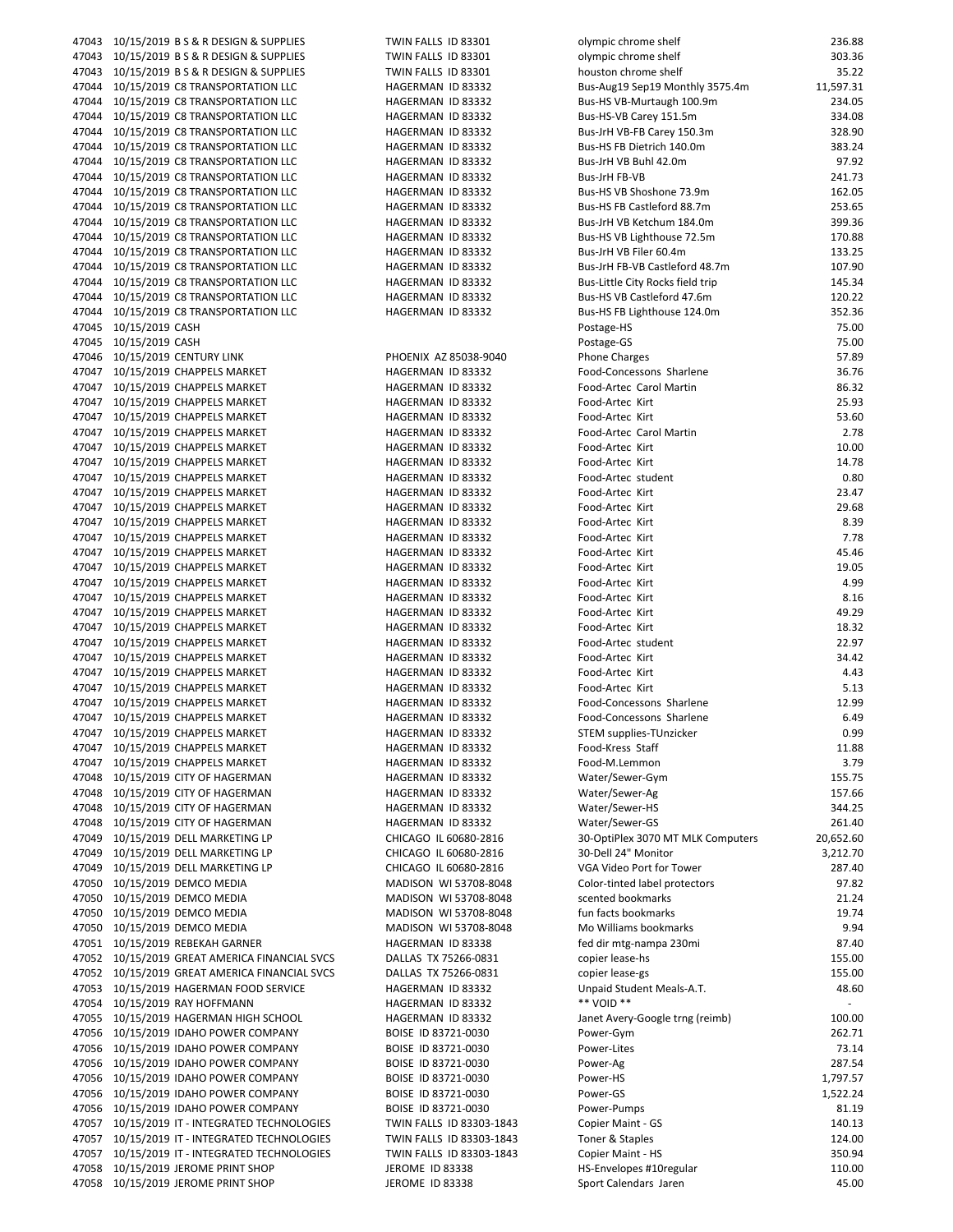47058 10/15/2019 JEROME PRINT SHOP JEROME ID 83338 5.50 47058 10/15/2019 JEROME PRINT SHOP JEROME ID 83338 pm 47059 10/15/2019 BECKY LEE FAIRFIELD ID 83327 47060 10/15/2019 LEONARD PETROLEUM EQUIPMENT TWIN FALLS ID 83303-1924 C 47061 10/15/2019 MEDICAID‐BUREAU/FINANCIAL SVCS BOISE ID 83720‐0036 S 47062 10/15/2019 MICRO K12 LATE (8,260.000 LYNWOOD WA 98087 47062 10/15/2019 MICRO K12 LYNWOOD WA 98087 6 47062 10/15/2019 MICRO K12 LYNWOOD WA 98087 10 47062 10/15/2019 MICRO K12 LYNWOOD WA 98087 10 47062 10/15/2019 MICRO K12 LYNWOOD WA 98087 6 47062 10/15/2019 MICRO K12 LYNWOOD WA 98087 1 47062 10/15/2019 MICRO K12 LYNWOOD WA 98087 6 47063 10/15/2019 NICHOLAS & CO. SALT LAKE CITY UT 84145-0005 F 47063 10/15/2019 NICHOLAS & CO. SALT LAKE CITY UT 84145-0005 F 47063 10/15/2019 NICHOLAS & CO. SALT LAKE CITY UT 84145-0005 F 47063 10/15/2019 NICHOLAS & CO. SALT LAKE CITY UT 84145-0005 R 47064 10/15/2019 NORTH CANYON MEDICAL CENTER GOODING ID 83330 OCCUPATIONAL THERAPY OF SOCIAL THERAPY OF STATIONAL THERAPY OF STATIONAL THERAPY OF STATIONAL THERAPY OF STATIONAL THERAPY OF STATIONAL THERAPY OF STATIONAL THE 47065 10/15/2019 NORCO INC. TWIN FALLS ID 83301 OXYGEN REGULATOR OXYGEN REGULATOR O 47066 10/15/2019 NW NAZARENE UNIV NAMPA ID 83686 Reimber 47067 10/15/2019 NATL GEOGRAPHY BEE BOSTON MA 02241-7123 N 47068 10/15/2019 OFFICE DEPOT CHICAGO IL 60680-1040 C 47068 10/15/2019 OFFICE DEPOT CHICAGO IL 60680-1040 C 47068 10/15/2019 OFFICE DEPOT CHICAGO IL 60680-1040 C 47069 10/15/2019 ORIENTAL TRADING CO DES MOINES IA 50306 CHAPMAN CO 47070 10/15/2019 PRO ACTIVE ADVANTAGE LLC GOODING ID 83330 BEHAVIOR SERVICES 20 47070 10/15/2019 PRO ACTIVE ADVANTAGE LLC GOODING ID 83330 B 47070 10/15/2019 PRO ACTIVE ADVANTAGE LLC GOODING ID 83330 B 47070 10/15/2019 PRO ACTIVE ADVANTAGE LLC GOODING ID 83330 B 47070 10/15/2019 PRO ACTIVE ADVANTAGE LLC GOODING ID 83330 B 47070 10/15/2019 PRO ACTIVE ADVANTAGE LLC GOODING ID 83330 B 47070 10/15/2019 PRO ACTIVE ADVANTAGE LLC GOODING ID 83330 B 47070 10/15/2019 PRO ACTIVE ADVANTAGE LLC GOODING ID 83330 B 47070 10/15/2019 PRO ACTIVE ADVANTAGE LLC GOODING ID 83330 BEHAVIOUR SVES 1,715. 47071 10/15/2019 BETTE M REED WENDELL ID 83355 \*\* VOID \*\* ‐ 47072 10/15/2019 SALES TAX COMMISSION BOISE ID 83707-0076 47073 10/15/2019 SCHOLASTIC INC JEFFERSON CITY MO 65102-7502 S 47074 10/15/2019 SNAKE RIVER FENCE CO. INC WENDELL ID 83355 fe 47075 10/15/2019 SPARKLIGHT #121412167 PHOENIX AZ 85062-8000 In 47075 10/15/2019 SPARKLIGHT #121412167 PHOENIX AZ 85062-8000 P 47076 10/15/2019 TEACHER SYNERGY LLC CHICAGO IL 60675 SUPPLIES 47077 10/15/2019 TREASURE VALLEY COFFEE INC BOISE ID 83713 WATER 47077 10/15/2019 TREASURE VALLEY COFFEE INC BOISE ID 83713 WATER FOR MODEL IN MODEL IN MODEL IN MODEL IN MODEL 47077 10/15/2019 TREASURE VALLEY COFFEE INC BOISE ID 83713 WATER FOR MODULARS 4.500 WATER FOR MODEL ASSAULT MODEL IN 47078 10/15/2019 US BANKCORP CARD - J.WADSWORTH amazon: 20 Pirate Flags 105.900 Pirate Flags 10 47079 10/15/2019 US BANKCORP CARD - MARK KRESS SERVICES 47079 10/15/2019 US BANKCORP CARD - MARK KRESS S 47080 10/15/2019 US BANKCORP CARD ‐ M. LEMMON Custom Lanyards.com‐staff lanyards 153.20 47081 10/15/2019 US BANKCORP CARD - B.Reed FARGO ND 58125-6343 am 47081 10/15/2019 US BANKCORP CARD - B.Reed FARGO ND 58125-6343 am 47081 10/15/2019 US BANKCORP CARD - B.Reed FARGO ND 58125-6343 am 47081 10/15/2019 US BANKCORP CARD - B.Reed FARGO ND 58125-6343 am 47081 10/15/2019 US BANKCORP CARD - B.Reed FARGO ND 58125-6343 am 47081 10/15/2019 US BANKCORP CARD - B.Reed FARGO ND 58125-6343 am 47081 10/15/2019 US BANKCORP CARD - B.Reed FARGO ND 58125-6343 Meals 47081 10/15/2019 US BANKCORP CARD - B.Reed FARGO ND 58125-6343 In 47081 10/15/2019 US BANKCORP CARD - B.Reed FARGO ND 58125-6343 In 47081 10/15/2019 US BANKCORP CARD - B.Reed FARGO ND 58125-6343 S 47081 10/15/2019 US BANKCORP CARD - B.Reed FARGO ND 58125-6343 am 47081 10/15/2019 US BANKCORP CARD - B.Reed FARGO ND 58125-6343 am 47081 10/15/2019 US BANKCORP CARD - B.Reed FARGO ND 58125-6343 am 47081 10/15/2019 US BANKCORP CARD - B.Reed FARGO ND 58125-6343 am 47081 10/15/2019 US BANKCORP CARD - B.Reed FARGO ND 58125-6343 am 47081 10/15/2019 US BANKCORP CARD - B.Reed FARGO ND 58125-6343 am 47081 10/15/2019 US BANKCORP CARD - B.Reed FARGO ND 58125-6343 am 47081 10/15/2019 US BANKCORP CARD - B.Reed FARGO ND 58125-6343 amazon: 47081 10/15/2019 US BANKCORP CARD - B.Reed FARGO ND 58125-6343 am 47081 10/15/2019 US BANKCORP CARD - B.Reed FARGO ND 58125-6343 am 47081 10/15/2019 US BANKCORP CARD - B.Reed FARGO ND 58125-6343 amazon: Black Black & B 47081 10/15/2019 US BANKCORP CARD - B.Reed FARGO ND 58125-6343 am 47081 10/15/2019 US BANKCORP CARD - B.Reed FARGO ND 58125-6343 am 47081 10/15/2019 US BANKCORP CARD - B.Reed FARGO ND 58125-6343 am 47081 10/15/2019 US BANKCORP CARD - B.Reed FARGO ND 58125-6343 V 47081 10/15/2019 US BANKCORP CARD - B.Reed FARGO ND 58125-6343 am 47081 10/15/2019 US BANKCORP CARD - B.Reed FARGO ND 58125-6343 new 47081 10/15/2019 US BANKCORP CARD - B.Reed FARGO ND 58125-6343 IBEA FARGO IND 58125-6343 47081 10/15/2019 US BANKCORP CARD - B.Reed FARGO ND 58125-6343 IB 47081 10/15/2019 US BANKCORP CARD - B.Reed FARGO ND 58125-6343 am

| x3 Banners Jaren                                               | 97.50                |
|----------------------------------------------------------------|----------------------|
| mt from HS                                                     | (45.00)              |
| * VOID **                                                      |                      |
| hamp 7.5hp Compressor remv/instl                               | 3,919.02             |
| chool Match-28.87%                                             | 39,367.79            |
| ess E-Rate                                                     | (8,260.04)           |
| -Ubiquiti EdgeSwitch ES-48-500w                                | 5,196.42<br>3,012.90 |
| 0-Ubiquiti Unifi HD AP<br>0-Ubiquiti Networks 1300MBIT/S       | 1,768.70             |
| -Ubiquiti Network Fiber Optic                                  | 234.18               |
| -BlackBox 50pk Wire Connectors                                 | 38.58                |
| -Tripplite 10gb Duplex Cable                                   | 74.22                |
| ood-Artec                                                      | 702.58               |
| ood-Artec                                                      | 21.00                |
| ood-Artec                                                      | 229.69               |
| eturns                                                         | (68.79)              |
| ccupational Therapy                                            | 617.60               |
| xygen Regulator gas ArCO2-DKnapp                               | 79.00                |
| eimb-Adv Opportunities                                         | 260.00               |
| ational Geographic Bee Registrati                              | 90.00                |
| lasrm Sup-Shelly Regnier                                       | 179.23               |
| lasm Sup-Shelly Regnier                                        | 71.46                |
| lasm Sup-Shelly Regnier                                        | 47.60                |
| hapman-Brd/Clsrm Sup                                           | 122.93               |
| ehavior Services                                               | 2,555.13             |
| ehavior Services                                               | 512.00               |
| ehavior Services                                               | 2,281.94             |
| ehavior Services                                               | 110.00               |
| ehavior Services                                               | 256.00               |
| ehavior Services                                               | 2,434.82             |
| ehavior Services                                               | 2,467.39             |
| ehaviour Svcs                                                  | 605.13<br>1,715.20   |
| ehaviour Svcs<br>* VOID **                                     |                      |
| * VOID **                                                      |                      |
| cholastic News-Distr share                                     | 765.91               |
| encing/pump                                                    | 460.00               |
| ternet Fees                                                    | 1,195.42             |
| hone chrgs                                                     | 650.87               |
| upplies-Board. J.Solosabal                                     | 49.60                |
| ater for modulars                                              | 18.00                |
| Vater for Modulars                                             | 31.50                |
| Vater for Modulars                                             | 4.50                 |
| mzn:20 Pirate Flags                                            | 105.90               |
| peedometers-Fuel Up to 60 Grant                                | 1,577.75             |
| pringhill Hotel-Kress                                          | 106.22               |
| ustom Lanyards.com-staff lanyards                              | 153.20               |
| mzn:Clasrm Sup-N.Jayo                                          | 18.25                |
| mzn-10 chromebk Easterday                                      | 300.00               |
| mzn:2-Eye Wash Stations                                        | 179.98               |
| mzn:Clasrm Sup-L.Arriaga                                       | 26.39                |
| mzn:Clasrm Sup-L.Arriaga                                       | 244.90               |
| mzn-GS Library Books<br>leals-Board Trng SnakeRvrGrill         | 10.52<br>167.49      |
| ivestgn Math gr 5                                              | 31.59                |
| westgn Math gr 1                                               | 28.63                |
| cholastic Teachables-T.Unzicker                                | 29.83                |
| mzn:5-Mice/Men rdg bks                                         | 48.95                |
| mzn:Printer Toner-M.Wise                                       | 96.12                |
| mzn:1-PH Test Strips 200ct                                     | 8.91                 |
| mzn:2-Bluelab Penph Pen                                        | 149.86               |
| mzn:library books-hs                                           | 36.66                |
| mzn:Toner Cartridges                                           | 49.99                |
| mzn:Febreze Air Freshner                                       | 13.16                |
| mzn:Energizer AA Batteries                                     | 19.93                |
| mzn:Mr. Clean Magic Eraser                                     | 6.88                 |
| mzn:Scotch Heavy Duty Packing Tap                              | 11.99                |
| mzn:Black Wall Clock                                           | 16.61                |
| mzn:Glow Stick-Fuel UP to 60                                   | 19.95                |
| mzn:Sponges-GS                                                 | 25.98                |
| mzn-4 Seagate 8tb HardDrive                                    | 713.76               |
| /lmrt:24-Sterilite Latching Boxes                              | 64.04                |
| mzn-4 Acer 27" Monitors                                        | 559.96               |
| ewegg-1 Apple McBk Pro 15"<br>BEA Fall '19 Conf Hotel 2 nites- | 634.94<br>160.27     |
| BEA Fall 2019 Conf Reg-Priebe                                  | 199.00               |
| mzn:Clasrm Sup-L.Arriaga                                       | 15.26                |
|                                                                |                      |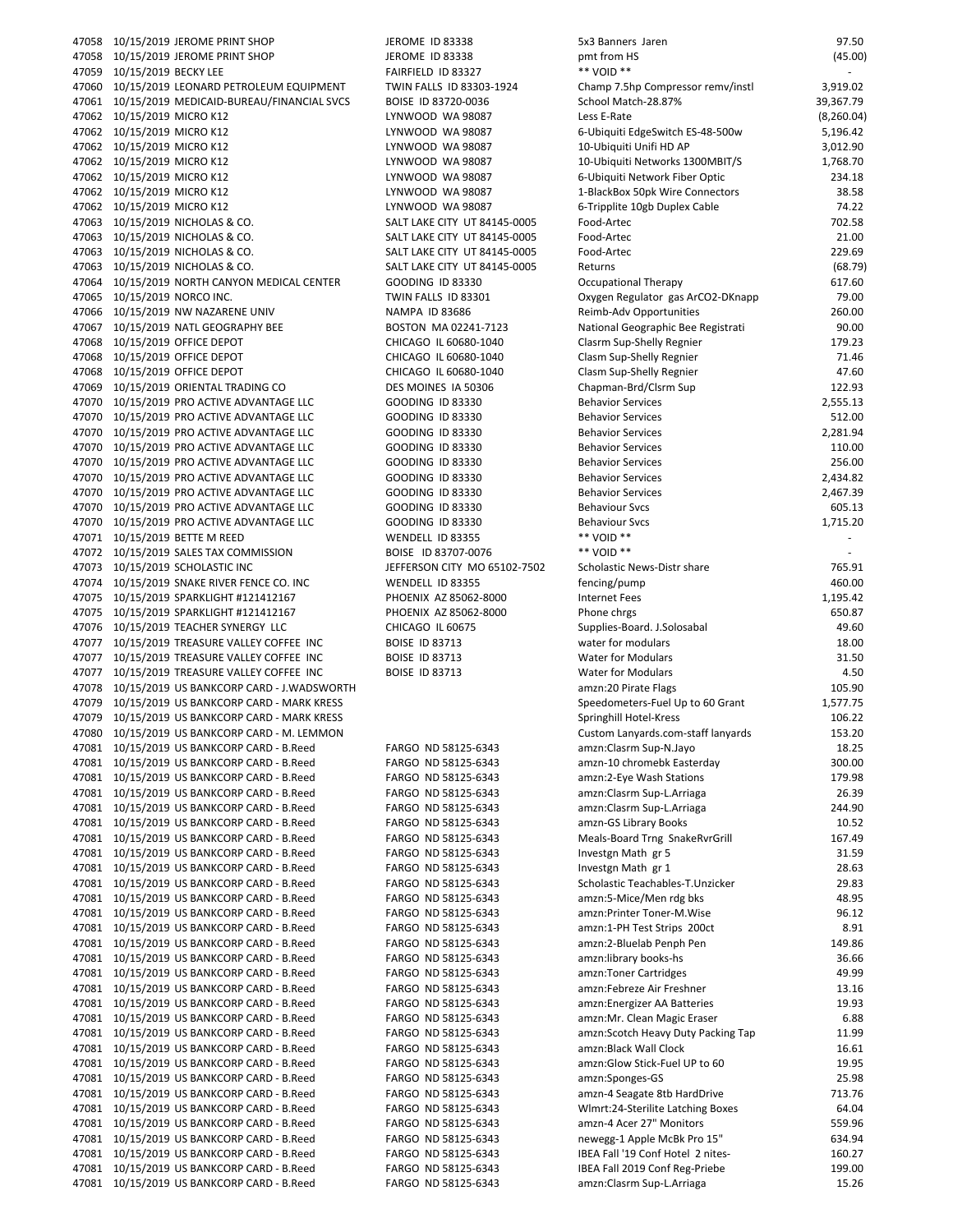|       | 47081 10/15/2019 US BANKCORP CARD - B.Reed           | FARGO ND 58125-6343                        | amzn-1 Maxim HiSpd 30' Cable                       | 20.39          |
|-------|------------------------------------------------------|--------------------------------------------|----------------------------------------------------|----------------|
|       | 47081 10/15/2019 US BANKCORP CARD - B.Reed           | FARGO ND 58125-6343                        | amzn-1 Maxim HISp 50' Cable                        | 46.99          |
|       | 47081 10/15/2019 US BANKCORP CARD - B.Reed           | FARGO ND 58125-6343                        | amzn-HiSp 15' Cable                                | 56.04          |
|       |                                                      |                                            | amzn-1 TKDY PwrAdapter Kit-Canon C                 | 12.99          |
|       | 47081 10/15/2019 US BANKCORP CARD - B.Reed           | FARGO ND 58125-6343                        |                                                    |                |
|       | 47081 10/15/2019 US BANKCORP CARD - B.Reed           | FARGO ND 58125-6343                        | amzn-HvyDuty TV Wall Mount                         | 50.49          |
|       | 47081 10/15/2019 US BANKCORP CARD - B.Reed           | FARGO ND 58125-6343                        | amzn-2 TCL 65" 4k LED TV                           | 1,099.98       |
|       | 47081 10/15/2019 US BANKCORP CARD - B.Reed           | FARGO ND 58125-6343                        | amzn-2 Crucial 500gb SSD                           | 129.98         |
|       | 47081 10/15/2019 US BANKCORP CARD - B.Reed           | FARGO ND 58125-6343                        | amzn-Moread DisplayPort Cable                      | 29.99          |
|       |                                                      |                                            |                                                    |                |
|       | 47081 10/15/2019 US BANKCORP CARD - B.Reed           | FARGO ND 58125-6343                        | amzn-8 Seagate 4tb HardDrives                      | 639.92         |
|       | 47081 10/15/2019 US BANKCORP CARD - B.Reed           | FARGO ND 58125-6343                        | newegg-4 Dell Latitude E7450                       | 1,229.56       |
|       | 47081 10/15/2019 US BANKCORP CARD - B.Reed           | FARGO ND 58125-6343                        | amzn:Gearlt Cat 6 cables                           | 58.99          |
|       | 47081 10/15/2019 US BANKCORP CARD - B.Reed           | FARGO ND 58125-6343                        | amzn:1-AmznBsc RJ45 Cat6 Cable                     | 63.17          |
|       |                                                      |                                            |                                                    |                |
|       | 47081 10/15/2019 US BANKCORP CARD - B.Reed           | FARGO ND 58125-6343                        | amzn:AmznBsc RJ45 Cat6 Internet Ca                 | 62.99          |
|       | 47081 10/15/2019 US BANKCORP CARD - B.Reed           | FARGO ND 58125-6343                        | amzn:1-AmznBsc RJ45 Cat6 Internet                  | 47.23          |
|       | 47081 10/15/2019 US BANKCORP CARD - B.Reed           | FARGO ND 58125-6343                        | Meal-Fed Dir Mtg                                   | 43.03          |
|       |                                                      |                                            |                                                    |                |
|       | 47081 10/15/2019 US BANKCORP CARD - B.Reed           | FARGO ND 58125-6343                        | Binding101-144 1.5" Binders                        | 367.09         |
|       | 47081 10/15/2019 US BANKCORP CARD - B.Reed           | FARGO ND 58125-6343                        | amzn:AVID-hilighters                               | 13.29          |
|       | 47081 10/15/2019 US BANKCORP CARD - B.Reed           | FARGO ND 58125-6343                        | amzn:AVID-Pencil Pouches                           | 44.97          |
|       | 47081 10/15/2019 US BANKCORP CARD - B.Reed           | FARGO ND 58125-6343                        | amzn:Fuel up/60-Styrofoam Balls                    | 10.99          |
|       |                                                      |                                            |                                                    |                |
|       | 47081 10/15/2019 US BANKCORP CARD - B.Reed           | FARGO ND 58125-6343                        | amzn:10-Acer Chromebook S                          | 1,143.70       |
|       | 47081 10/15/2019 US BANKCORP CARD - B.Reed           | FARGO ND 58125-6343                        | amzn:1-Coleman Thermostat Wire                     | 85.84          |
|       | 47081 10/15/2019 US BANKCORP CARD - B.Reed           | FARGO ND 58125-6343                        | amzn:ACCO Prong Fasteners                          | 6.79           |
|       | 47081 10/15/2019 US BANKCORP CARD - B.Reed           | FARGO ND 58125-6343                        | amzn: Returns Binders                              | (266.70)       |
|       |                                                      |                                            |                                                    |                |
|       | 47081 10/15/2019 US BANKCORP CARD - B.Reed           | FARGO ND 58125-6343                        | amzn:Brd Sup Unzicker                              | 145.18         |
|       | 47081 10/15/2019 US BANKCORP CARD - B.Reed           | FARGO ND 58125-6343                        | amzn:Mathathon Sports Eq                           | 127.13         |
|       | 47081 10/15/2019 US BANKCORP CARD - B.Reed           | FARGO ND 58125-6343                        | amzn: WIFI Weather Stn-STEM                        | 169.99         |
|       |                                                      |                                            | amzn: Axis Human Skeleton Model-STE                |                |
|       | 47081 10/15/2019 US BANKCORP CARD - B.Reed           | FARGO ND 58125-6343                        |                                                    | 185.00         |
|       | 47081 10/15/2019 US BANKCORP CARD - B.Reed           | FARGO ND 58125-6343                        | amzn:Convection/Heat Apparatus-STE                 | 21.99          |
|       | 47081 10/15/2019 US BANKCORP CARD - B.Reed           | FARGO ND 58125-6343                        | amzn:Clasrm Sup-N.Jayo                             | 258.80         |
|       | 47081 10/15/2019 US BANKCORP CARD - B.Reed           | FARGO ND 58125-6343                        | amzn:1-RFID Door Access Control                    | 45.99          |
|       |                                                      |                                            |                                                    |                |
|       | 47081 10/15/2019 US BANKCORP CARD - B.Reed           | FARGO ND 58125-6343                        | amzn:Bracket for Door Access                       | 27.60          |
|       | 47081 10/15/2019 US BANKCORP CARD - B.Reed           | FARGO ND 58125-6343                        | Less-Troy Easterday Brd Sup                        | (300.00)       |
|       | 47082 10/15/2019 US BANKCORP CARD - S.TAYLOR         |                                            | Costco-HS Concessions                              | 266.21         |
|       | 47082 10/15/2019 US BANKCORP CARD - S.TAYLOR         |                                            | <b>Costco-HS Concessions</b>                       | 285.72         |
|       |                                                      |                                            |                                                    |                |
|       | 47083 10/15/2019 VERIZON WIRELESS                    | DALLAS TX 75266-0108                       | Cell Phone Svc-M.Cottam                            | 53.69          |
|       | 47083 10/15/2019 VERIZON WIRELESS                    | DALLAS TX 75266-0108                       | Cell Phone Svc-J. Wadsworth                        | 54.68          |
| 47083 | 10/15/2019 VERIZON WIRELESS                          | DALLAS TX 75266-0108                       | Cell Phone Svc-C.Jackson                           | 26.99          |
|       |                                                      |                                            |                                                    | 53.69          |
|       | 47083 10/15/2019 VERIZON WIRELESS                    | DALLAS TX 75266-0108                       | Cell Phone Svc-D.Knapp                             |                |
| 47083 | 10/15/2019 VERIZON WIRELESS                          | DALLAS TX 75266-0108                       | Cell Phone Svc-M.Kress                             | 53.69          |
| 47083 | 10/15/2019 VERIZON WIRELESS                          | DALLAS TX 75266-0108                       | Cell Phone Svc-S.Smith                             | 53.69          |
| 47084 | 10/15/2019 JAREN G. WADSWORTH                        | HAGERMAN ID 83332                          | AD meeting&meal TF                                 | 39.93          |
|       |                                                      |                                            |                                                    |                |
|       | 47084 10/15/2019 JAREN G. WADSWORTH                  | HAGERMAN ID 83332                          | AD Conf TF 80mi                                    | 30.40          |
|       | 47084 10/15/2019 JAREN G. WADSWORTH                  | HAGERMAN ID 83332                          | principle mtg-boise                                | 38.00          |
| 47084 | 10/15/2019 JAREN G. WADSWORTH                        | HAGERMAN ID 83332                          | football game @ dietrich 172.50mi                  | 65.55          |
| 47084 |                                                      | HAGERMAN ID 83332                          | principle mtg-boise                                | 76.00          |
|       | 10/15/2019 JAREN G. WADSWORTH                        |                                            |                                                    |                |
|       | 47084 10/15/2019 JAREN G. WADSWORTH                  | HAGERMAN ID 83332                          | volleyball game-shoshone 75mi                      | 28.50          |
|       | 47084 10/15/2019 JAREN G. WADSWORTH                  | HAGERMAN ID 83332                          | football game-castleford 55mi                      | 20.90          |
| 47084 | 10/15/2019 JAREN G. WADSWORTH                        | HAGERMAN ID 83332                          | volleyball game-tf 80mi                            | 30.40          |
|       |                                                      |                                            |                                                    |                |
| 47084 | 10/15/2019 JAREN G. WADSWORTH                        | HAGERMAN ID 83332                          | football game-tf-80mi                              | 30.40          |
| 47084 | 10/15/2019 JAREN G. WADSWORTH                        | HAGERMAN ID 83332                          | volleyball game-castleford 55mi                    |                |
|       |                                                      |                                            |                                                    | 20.90          |
| 47086 | 47085 10/15/2019 WALMART COMMUNITY                   |                                            |                                                    |                |
|       |                                                      | ATLANTA GA 30353-0934                      | Buns Cheese Chorizos                               | 41.87          |
|       | 10/15/2019 WCP SOLUTIONS                             | SEATTLE WA 98124-5445                      | ** VOID **                                         | $\sim$         |
| 47087 | 10/15/2019 WWS-WESTERN WASTE SERVICES                | JEROME ID 83338                            | Trash Services-Sep'19                              | 256.06         |
| 47088 | 10/15/2019 ZIGGY EXPRESS HAGERMAN                    | <b>BLISS ID 83314</b>                      | Fuel-Lawn Mower                                    | 33.97          |
| 47088 |                                                      |                                            | Fuel-Ford Pickup                                   | 34.52          |
|       | 10/15/2019 ZIGGY EXPRESS HAGERMAN                    | BLISS ID 83314                             |                                                    |                |
|       | 47115 10/18/2019 RAY HOFFMANN                        | HAGERMAN ID 83332                          | Migrant mtg TF                                     | 30.40          |
|       | 47115 10/18/2019 RAY HOFFMANN                        | HAGERMAN ID 83332                          | Mlg-MV Counseling TF                               | 30.40          |
|       | 47115 10/18/2019 RAY HOFFMANN                        | HAGERMAN ID 83332                          | <b>IDLA mtg TF</b>                                 | 30.40          |
|       |                                                      |                                            |                                                    |                |
|       | 47116 10/18/2019 US BANKCORP CARD - MATT COTTAM      |                                            | T1 Phone Card                                      | 79.50          |
|       | 47117 10/18/2019 HAGERMAN FOOD SERVICE               | HAGERMAN ID 83332                          | Staff Luncheon-Aug19                               | 184.80         |
|       | 47118 10/18/2019 BECKY LEE                           | FAIRFIELD ID 83327                         | <b>SESTA Trng TF</b>                               | 60.80          |
|       | 47118 10/18/2019 BECKY LEE                           | FAIRFIELD ID 83327                         | Hansen-SpEd Oberv                                  | 72.20          |
|       |                                                      |                                            |                                                    |                |
| 47118 | 10/18/2019 BECKY LEE                                 | FAIRFIELD ID 83327                         | Mlg-Fed Dir mtg Nampa                              | 87.40          |
|       | 47118 10/18/2019 BECKY LEE                           | FAIRFIELD ID 83327                         | Fed Law Conf Boise                                 | 76.00          |
|       | 47119 10/18/2019 BETTE M REED                        | WENDELL ID 83355                           | Mlg-Fed Dir Mtg.Review-Nampa                       | 87.40          |
|       | 47120 10/18/2019 WALMART COMMUNITY                   |                                            | Paint-Computer Lab/Karen                           | 15.84          |
|       |                                                      | ATLANTA GA 30353-0934                      |                                                    |                |
|       | 47121 10/18/2019 WCP SOLUTIONS                       | SEATTLE WA 98124-5445                      | Handwash Roll Towels Dispenser                     | 210.50         |
|       | 47121 10/18/2019 WCP SOLUTIONS                       | SEATTLE WA 98124-5445                      | Dispenser Handwash                                 | 197.60         |
|       | 47121 10/18/2019 WCP SOLUTIONS                       | SEATTLE WA 98124-5445                      | Vacuum Pouch                                       | 81.80          |
|       |                                                      |                                            |                                                    |                |
|       | 47122 10/18/2019 HAGERMAN HIGH SCHOOL                | HAGERMAN ID 83332                          | Reimb-Costco-Office Sup                            | 131.38         |
|       | 47123 10/18/2019 NORCO INC.                          | TWIN FALLS ID 83301                        | Past Due Charge-1/31/19                            | 1.68           |
|       | 47123 10/18/2019 NORCO INC.                          | TWIN FALLS ID 83301                        | Cylinder Rental-3/31/19                            | 23.84          |
|       | 47123 10/18/2019 NORCO INC.                          | TWIN FALLS ID 83301                        | Past Due Charge 03/31/19                           | 1.04           |
|       |                                                      |                                            |                                                    |                |
|       | 47123 10/18/2019 NORCO INC.                          | TWIN FALLS ID 83301                        | Cylinder Rental-04/30/19                           | 23.84          |
|       | 47123 10/18/2019 NORCO INC.                          | TWIN FALLS ID 83301                        | <b>Band Saw Blades</b>                             | 45.80          |
| 47123 | 10/18/2019 NORCO INC.<br>47123 10/18/2019 NORCO INC. | TWIN FALLS ID 83301<br>TWIN FALLS ID 83301 | Electrode Powermax45<br>Shielded Nozzle Powermax45 | 36.80<br>21.55 |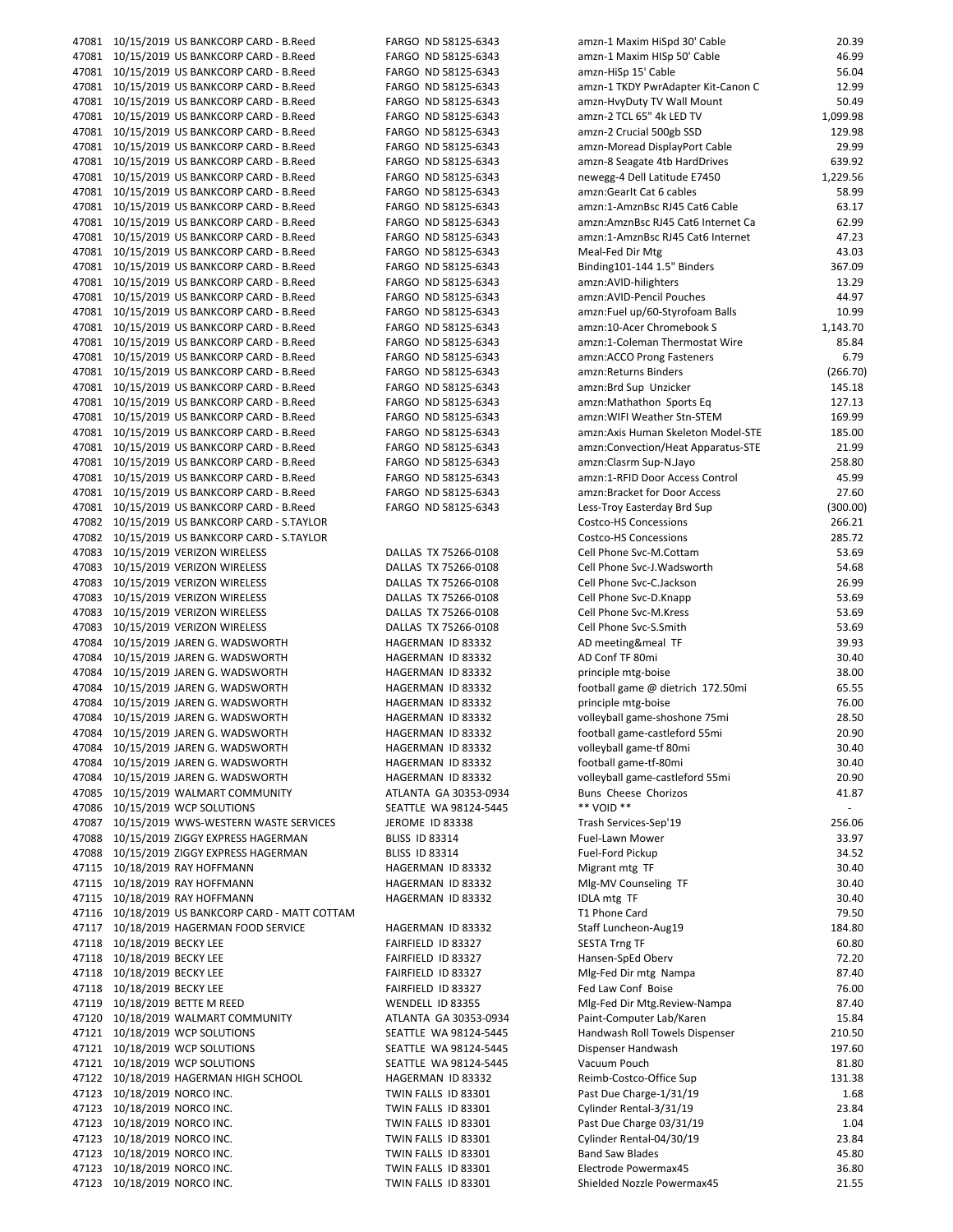| 47123 10/18/2019 NORCO INC.                  | TWIN FALLS ID 83301 | Powermax45 Cutting Shield        | 11.82    |
|----------------------------------------------|---------------------|----------------------------------|----------|
| 47123 10/18/2019 NORCO INC.                  | TWIN FALLS ID 83301 | Past Due Charge 4/30/19          | 2.33     |
|                                              |                     |                                  | 29.80    |
| 47123 10/18/2019 NORCO INC.                  | TWIN FALLS ID 83301 | Cylinder Rental-1/31/19          |          |
| 47123 10/18/2019 NORCO INC.                  | TWIN FALLS ID 83301 | Cylinder Rental-2/28/19          | 29.80    |
| 47123 10/18/2019 NORCO INC.                  | TWIN FALLS ID 83301 | Argon O2 Carbon Dioxide          | 73.68    |
| 47123 10/18/2019 NORCO INC.                  | TWIN FALLS ID 83301 | Past Due Charge 12/31/18         | 1.16     |
| 47124 10/21/2019 CRISIS PREVENTION INSTITUTE | MILWAUKEE WI 53224  | <b>Registration-David Sparks</b> | 200.00   |
| 47125 10/21/2019 SDE-STATE DEPT OF EDUCATION | BOISE ID 83750-0027 | Fingerprints-David Snyder        | 28.25    |
| 47127 10/22/2019 AMERICAN FIDELITY CO - HSA  |                     | Am Fidelity - HSA Svg - 102019   | 199.73   |
| 47127 10/22/2019 AMERICAN FIDELITY CO - HSA  |                     | Am Fidelity - HSA Svg - 102019   | 24.96    |
| 47127 10/22/2019 AMERICAN FIDELITY CO - HSA  |                     | Am Fidelity - HSA Svg - 102019   | 233.73   |
| 47127 10/22/2019 AMERICAN FIDELITY CO - HSA  |                     | Am Fidelity - HSA Svg - 102019   | 60.35    |
|                                              |                     |                                  |          |
| 47127 10/22/2019 AMERICAN FIDELITY CO - HSA  |                     | Am Fidelity - HSA Svg - 102019   | 120.70   |
| 47127 10/22/2019 AMERICAN FIDELITY CO - HSA  |                     | Am Fidelity - HSA Svg - 102019   | 8.43     |
| 47127 10/22/2019 AMERICAN FIDELITY CO - HSA  |                     | Am Fidelity - HSA Svg - 102019   | 15.95    |
| 47127 10/22/2019 AMERICAN FIDELITY CO - HSA  |                     | Am Fidelity - HSA Svg - 102019   | 181.05   |
| 47130 10/22/2019 BLUE CROSS OF IDAHO         | BOISE ID 83707-0948 | <b>Blue Cross - 102019</b>       | 1,224.79 |
| 47130 10/22/2019 BLUE CROSS OF IDAHO         | BOISE ID 83707-0948 | <b>Blue Cross - 102019</b>       | 63.69    |
| 47130 10/22/2019 BLUE CROSS OF IDAHO         | BOISE ID 83707-0948 | <b>Blue Cross - 102019</b>       | 5,705.38 |
|                                              |                     |                                  |          |
| 47130 10/22/2019 BLUE CROSS OF IDAHO         | BOISE ID 83707-0948 | <b>Blue Cross - 102019</b>       | 565.92   |
| 47130 10/22/2019 BLUE CROSS OF IDAHO         | BOISE ID 83707-0948 | <b>Blue Cross - 102019</b>       | 258.17   |
| 47130 10/22/2019 BLUE CROSS OF IDAHO         | BOISE ID 83707-0948 | <b>Blue Cross - 102019</b>       | 570.16   |
| 47130 10/22/2019 BLUE CROSS OF IDAHO         | BOISE ID 83707-0948 | <b>Blue Cross - 102019</b>       | 350.41   |
| 47130 10/22/2019 BLUE CROSS OF IDAHO         | BOISE ID 83707-0948 | <b>Blue Cross - 102019</b>       | 732.67   |
| 47130 10/22/2019 BLUE CROSS OF IDAHO         | BOISE ID 83707-0948 | <b>Blue Cross - 102019</b>       | 63.71    |
| 47130 10/22/2019 BLUE CROSS OF IDAHO         | BOISE ID 83707-0948 | Blue Cross - HSA - 102019        | 2,934.49 |
| 47130 10/22/2019 BLUE CROSS OF IDAHO         | BOISE ID 83707-0948 | Blue Cross - HSA - 102019        | 106.80   |
|                                              |                     |                                  |          |
| 47130 10/22/2019 BLUE CROSS OF IDAHO         | BOISE ID 83707-0948 | <b>Blue Cross - 102019</b>       | 26.80    |
| 47130 10/22/2019 BLUE CROSS OF IDAHO         | BOISE ID 83707-0948 | <b>Blue Cross - 102019</b>       | 1,094.36 |
| 47130 10/22/2019 BLUE CROSS OF IDAHO         | BOISE ID 83707-0948 | Blue Cross - HSA - 102019        | 1,732.31 |
| 47130 10/22/2019 BLUE CROSS OF IDAHO         | BOISE ID 83707-0948 | Blue Cross - HSA - 102019        | 189.50   |
| 47130 10/22/2019 BLUE CROSS OF IDAHO         | BOISE ID 83707-0948 | Blue Cross - 102019              | 49.47    |
| 47130 10/22/2019 BLUE CROSS OF IDAHO         | BOISE ID 83707-0948 | <b>Blue Cross - 102019</b>       | 581.11   |
| 47130 10/22/2019 BLUE CROSS OF IDAHO         | BOISE ID 83707-0948 | <b>Blue Cross - 102019</b>       | 6.86     |
|                                              |                     |                                  | 68.24    |
| 47130 10/22/2019 BLUE CROSS OF IDAHO         | BOISE ID 83707-0948 | Blue Cross - HSA - 102019        |          |
| 47130 10/22/2019 BLUE CROSS OF IDAHO         | BOISE ID 83707-0948 | <b>Blue Cross - 102019</b>       | 127.41   |
| 47130 10/22/2019 BLUE CROSS OF IDAHO         | BOISE ID 83707-0948 | <b>Blue Cross - 102019</b>       | 1,153.50 |
| 47131 10/22/2019 HJSD - IRS                  |                     | IRS-Fica - 102019                | 102.36   |
| 47131 10/22/2019 HJSD - IRS                  |                     | FICA - 102019                    | 15.52    |
| 47131 10/22/2019 HJSD - IRS                  |                     | IRS-Fica - 102019                | 485.19   |
| 47131 10/22/2019 HJSD - IRS                  |                     | IRS-Fica - 102019                | 260.92   |
| 47131 10/22/2019 HJSD - IRS                  |                     |                                  | 349.26   |
|                                              |                     | IRS-Fica - 102019                |          |
| 47131 10/22/2019 HJSD - IRS                  |                     | IRS-Fica - 102019                | 204.54   |
| 47131 10/22/2019 HJSD - IRS                  |                     | IRS-Fica - 102019                | 2,513.10 |
| 47131 10/22/2019 HJSD - IRS                  |                     | IRS-Fica - 102019                | 3,525.86 |
| 47131 10/22/2019 HJSD - IRS                  |                     | IRS-Fica - 102019                | 539.81   |
| 47131 10/22/2019 HJSD - IRS                  |                     | IRS-Fica - 102019                | 327.88   |
| 47131 10/22/2019 HJSD - IRS                  |                     | IRS-Fica - 102019                | 123.67   |
| 47131 10/22/2019 HJSD - IRS                  |                     | IRS-Fica - 102019                | 78.83    |
|                                              |                     |                                  |          |
| 47131 10/22/2019 HJSD - IRS                  |                     | IRS-Fica - 102019                | 65.41    |
| 47131 10/22/2019 HJSD - IRS                  |                     | IRS - Fica - 102019              | 31.88    |
| 47131 10/22/2019 HJSD - IRS                  |                     | IRS-Fica - 102019                | 42.70    |
| 47131 10/22/2019 HJSD - IRS                  |                     | IRS-Medicare - 102019            | 122.38   |
| 47131 10/22/2019 HJSD - IRS                  |                     | IRS - FICA - 102019              | 276.13   |
| 47131 10/22/2019 HJSD - IRS                  |                     | IRS-Fica - 102019                | 18.08    |
| 47131 10/22/2019 HJSD - IRS                  |                     | IRS-Medicare - 102019            | 7.44     |
| 47131 10/22/2019 HJSD - IRS                  |                     | IRS-Medicare - 102019            | 14.32    |
| 47131 10/22/2019 HJSD - IRS                  |                     | IRS-Fica - 102019                | 789.11   |
|                                              |                     |                                  |          |
| 47131 10/22/2019 HJSD - IRS                  |                     | IRS-Fica - 102019                | 233.80   |
| 47131 10/22/2019 HJSD - IRS                  |                     | IRS-Fica - 102019                | 96.77    |
| 47131 10/22/2019 HJSD - IRS                  |                     | IRS-Fica - 102019                | 266.07   |
| 47131 10/22/2019 HJSD - IRS                  |                     | IRS-Fica - 102019                | 22.67    |
| 47131 10/22/2019 HJSD - IRS                  |                     | IRS-Fica - 102019                | 38.39    |
| 47131 10/22/2019 HJSD - IRS                  |                     | IRS-Fica - 102019                | 281.55   |
| 47131 10/22/2019 HJSD - IRS                  |                     | IRS-Fica - 102019                | 1.38     |
| 47131 10/22/2019 HJSD - IRS                  |                     | IRS-Fica - 102019                | 17.82    |
|                                              |                     |                                  |          |
| 47131 10/22/2019 HJSD - IRS                  |                     | IRS-Fica - 102019                | 107.85   |
| 47132 10/22/2019 HJSD - PERSI                |                     | PERSI-Sick Leave - 102019        | 89.01    |
| 47132 10/22/2019 HJSD - PERSI                |                     | Persi-Sick Leave - 102019        | 41.87    |
| 47132 10/22/2019 HJSD - PERSI                |                     | PERSI-Retirement - 102019        | 548.84   |
| 47132 10/22/2019 HJSD - PERSI                |                     | PERSI-Sick Leave - 102019        | 53.33    |
| 47132 10/22/2019 HJSD - PERSI                |                     | PERSI-Sick Leave - 102019        | 40.87    |
| 47132 10/22/2019 HJSD - PERSI                |                     | PERSI-Sick Leave - 102019        | 2.82     |
| 47132 10/22/2019 HJSD - PERSI                |                     | PERSI-Retirement - 102019        | 28.98    |
|                                              |                     | PERSI-Sick Leave - 102019        | 129.42   |
| 47132 10/22/2019 HJSD - PERSI                |                     |                                  |          |
| 47132 10/22/2019 HJSD - PERSI                |                     | PERSI-Sick Leave - 102019        | 16.92    |
| 47132 10/22/2019 HJSD - PERSI                |                     | PERSI-Sick Leave - 102019        | 42.30    |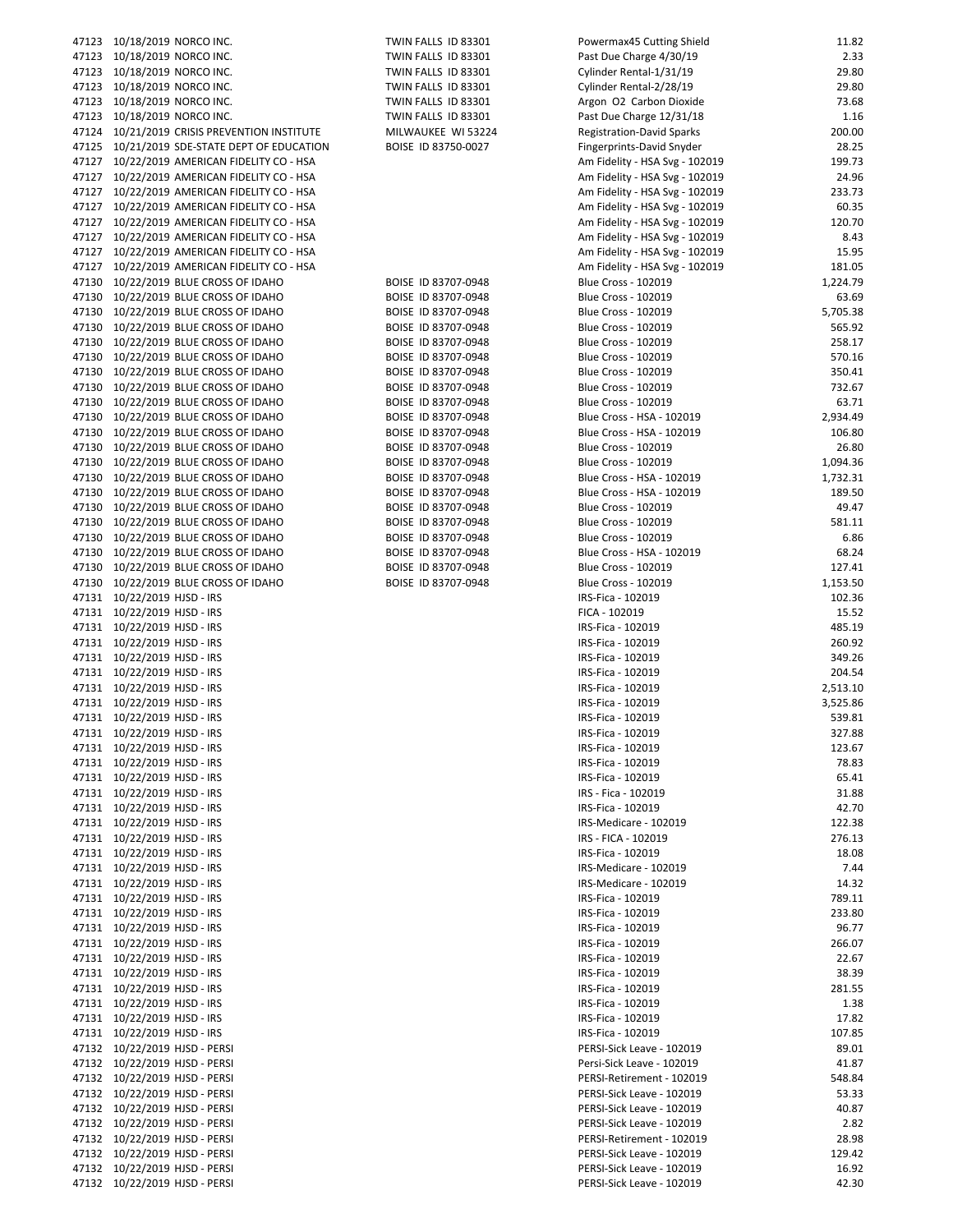| 47132 10/22/2019 HJSD - PERSI                |                        | PERSI-Sick Leave - 102019       | 2.77     |
|----------------------------------------------|------------------------|---------------------------------|----------|
| 47132 10/22/2019 HJSD - PERSI                |                        | PERSI-Retirement - 102019       | 164.18   |
| 47132 10/22/2019 HJSD - PERSI                |                        | PERSI-Retirement - 102019       | 49.75    |
| 47132 10/22/2019 HJSD - PERSI                |                        | PERSI-Sick Leave - 102019       | 4.84     |
|                                              |                        |                                 |          |
| 47132 10/22/2019 HJSD - PERSI                |                        | PERSI-Sick Leave - 102019       | 15.95    |
| 47132 10/22/2019 HJSD - PERSI                |                        | PERSI-Sick Leave - 102019       | 39.94    |
| 47132 10/22/2019 HJSD - PERSI                |                        | PERSI-Retirement - 102019       | 196.44   |
| 47132 10/22/2019 HJSD - PERSI                |                        | PERSI-Sick Leave - 102019       | 19.07    |
| 47132 10/22/2019 HJSD - PERSI                |                        | PERSI-Retirement - 102019       | 411.10   |
|                                              |                        |                                 |          |
| 47132 10/22/2019 HJSD - PERSI                |                        | PERSI-Sick Leave - 102019       | 10.19    |
| 47132 10/22/2019 HJSD - PERSI                |                        | PERSI-Sick Leave - 102019       | 6.84     |
| 47132 10/22/2019 HJSD - PERSI                |                        | PERSI-Sick Leave - 102019       | 3.47     |
| 47132 10/22/2019 HJSD - PERSI                |                        | PERSI-Sick Leave - 102019       | 31.37    |
|                                              |                        |                                 |          |
| 47132 10/22/2019 HJSD - PERSI                |                        | Persi - Retirement - 102019     | 24.87    |
| 47132 10/22/2019 HJSD - PERSI                |                        | PERSI-Retirement - 102019       | 13.47    |
| 47132 10/22/2019 HJSD - PERSI                |                        | PERSI-Sick Leave - 102019       | 1.31     |
| 47132 10/22/2019 HJSD - PERSI                |                        | Persi - Sick Leave - 102019     | 2.42     |
| 47132 10/22/2019 HJSD - PERSI                |                        | PERSI-Retirement - 102019       | 130.95   |
|                                              |                        |                                 |          |
| 47132 10/22/2019 HJSD - PERSI                |                        | PERSI-Retirement - 102019       | 104.90   |
| 47132 10/22/2019 HJSD - PERSI                |                        | PERSI-Retirement - 102019       | 880.22   |
| 47132 10/22/2019 HJSD - PERSI                |                        | PERSI-Retirement - 102019       | 1,332.10 |
| 47132 10/22/2019 HJSD - PERSI                |                        | PERSI-Retirement - 102019       | 174.13   |
| 47132 10/22/2019 HJSD - PERSI                |                        | PERSI-Retirement - 102019       | 420.62   |
|                                              |                        |                                 |          |
| 47132 10/22/2019 HJSD - PERSI                |                        | PERSI-Retirement - 102019       | 35.73    |
| 47132 10/22/2019 HJSD - PERSI                |                        | PERSI-Retirement - 102019       | 60.97    |
| 47132 10/22/2019 HJSD - PERSI                |                        | PERSI-Retirement - 102019       | 435.40   |
| 47132 10/22/2019 HJSD - PERSI                |                        | PERSI-Retirement - 102019       | 28.50    |
|                                              |                        |                                 | 322.89   |
| 47132 10/22/2019 HJSD - PERSI                |                        | PERSI-Retirement - 102019       |          |
| 47132 10/22/2019 HJSD - PERSI                |                        | PERSI-Retirement - 102019       | 180.00   |
| 47132 10/22/2019 HJSD - PERSI                |                        | PERSI-Sick Leave - 102019       | 388.33   |
| 47132 10/22/2019 HJSD - PERSI                |                        | PERSI-Sick Leave - 102019       | 549.64   |
| 47132 10/22/2019 HJSD - PERSI                |                        | PERSI-Retirement - 102019       | 430.96   |
|                                              |                        |                                 |          |
| 47132 10/22/2019 HJSD - PERSI                |                        | PERSI-Retirement - 102019       | 70.40    |
| 47132 10/22/2019 HJSD - PERSI                |                        | PERSI-Sick Leave - 102019       | 11.10    |
| 47132 10/22/2019 HJSD - PERSI                |                        | PERSI-Sick Leave - 102019       | 17.48    |
| 47132 10/22/2019 HJSD - PERSI                |                        | PERSI-Retirement - 102019       | 114.30   |
| 47132 10/22/2019 HJSD - PERSI                |                        | PERSI-Sick Leave - 102019       | 2.90     |
|                                              |                        |                                 | 488.99   |
| 47132 10/22/2019 HJSD - PERSI                |                        | PERSI-Retirement - 102019       |          |
| 47132 10/22/2019 HJSD - PERSI                |                        | PERSI-Sick Leave - 102019       | 47.50    |
| 47132 10/22/2019 HJSD - PERSI                |                        | PERSI-Retirement - 102019       | 3,997.04 |
| 47132 10/22/2019 HJSD - PERSI                |                        | PERSI-Retirement - 102019       | 5,657.55 |
| 47132 10/22/2019 HJSD - PERSI                |                        | PERSI-Retirement - 102019       | 916.14   |
|                                              |                        |                                 |          |
| 47132 10/22/2019 HJSD - PERSI                |                        | PERSI-Retirement - 102019       | 525.32   |
| 47132 10/22/2019 HJSD - PERSI                |                        | PERSI-Sick Leave - 102019       | 51.04    |
| 47132 10/22/2019 HJSD - PERSI                |                        | PERSI-Sick Leave - 102019       | 12.72    |
| 47132 10/22/2019 HJSD - PERSI                |                        | Refund-Dian (Paula) Hauser      | (563.78  |
| 47132 10/22/2019 HJSD - PERSI                |                        | PERSI-Retirement - 102019       | 29.82    |
|                                              |                        |                                 |          |
| 47132 10/22/2019 HJSD - PERSI                |                        | PERSI-Sick Leave - 102019       | 85.51    |
| 47132 10/22/2019 HJSD - PERSI                |                        | PERSI-Sick Leave - 102019       | 5.92     |
| 47133 10/22/2019 STANDARD INSURANCE CO.      | PORTLAND OR 97228-6367 | Standard-Life - 102019          | 0.40     |
| 47133 10/22/2019 STANDARD INSURANCE CO.      | PORTLAND OR 97228-6367 | Standard-Life - 102019          | 3.58     |
| 47133 10/22/2019 STANDARD INSURANCE CO.      | PORTLAND OR 97228-6367 | Standard-Life - 102019          | 41.02    |
|                                              |                        |                                 |          |
| 47133 10/22/2019 STANDARD INSURANCE CO.      | PORTLAND OR 97228-6367 | Standard-Life - 102019          | 0.06     |
| 47133 10/22/2019 STANDARD INSURANCE CO.      | PORTLAND OR 97228-6367 | Standard-Life - 102019          | 0.80     |
| 47133 10/22/2019 STANDARD INSURANCE CO.      | PORTLAND OR 97228-6367 | Standard-Life - 102019          | 0.83     |
| 47133 10/22/2019 STANDARD INSURANCE CO.      | PORTLAND OR 97228-6367 | Standard Life - 102019          | 0.17     |
| 47133 10/22/2019 STANDARD INSURANCE CO.      | PORTLAND OR 97228-6367 | Standard-Life - 102019          | 8.07     |
| 47133 10/22/2019 STANDARD INSURANCE CO.      | PORTLAND OR 97228-6367 | Standard-Life - 102019          | 3.55     |
|                                              |                        |                                 |          |
| 47133 10/22/2019 STANDARD INSURANCE CO.      | PORTLAND OR 97228-6367 | Standard-Life - 102019          | 2.65     |
| 47133 10/22/2019 STANDARD INSURANCE CO.      | PORTLAND OR 97228-6367 | Standard-Life - 102019          | 0.40     |
| 47133 10/22/2019 STANDARD INSURANCE CO.      | PORTLAND OR 97228-6367 | Standard-Life - 102019          | 2.00     |
| 47133 10/22/2019 STANDARD INSURANCE CO.      | PORTLAND OR 97228-6367 | Standard-Life - 102019          | 5.30     |
|                                              |                        |                                 |          |
| 47133 10/22/2019 STANDARD INSURANCE CO.      | PORTLAND OR 97228-6367 | Standard-Life - 102019          | 1.29     |
| 47133 10/22/2019 STANDARD INSURANCE CO.      | PORTLAND OR 97228-6367 | Standard-Life - 102019          | 6.98     |
| 47133 10/22/2019 STANDARD INSURANCE CO.      | PORTLAND OR 97228-6367 | Standard-Life - 102019          | 14.35    |
| 47133 10/22/2019 STANDARD INSURANCE CO.      | PORTLAND OR 97228-6367 | Standard-Life - 102019          | 1.62     |
| 47133 10/22/2019 STANDARD INSURANCE CO.      | PORTLAND OR 97228-6367 | Standard-Life - 102019          | 4.14     |
| 47133 10/22/2019 STANDARD INSURANCE CO.      | PORTLAND OR 97228-6367 | Standard-Life - 102019          | 0.53     |
|                                              |                        |                                 |          |
| 47133 10/22/2019 STANDARD INSURANCE CO.      | PORTLAND OR 97228-6367 | Standard Life - 102019          | 0.31     |
| 47133 10/22/2019 STANDARD INSURANCE CO.      | PORTLAND OR 97228-6367 | Standard Life - 102019          | 4.00     |
| 47133 10/22/2019 STANDARD INSURANCE CO.      | PORTLAND OR 97228-6367 | Standard-Life - 102019          | 7.69     |
| 47133 10/22/2019 STANDARD INSURANCE CO.      | PORTLAND OR 97228-6367 | Standard-Life - 102019          | 1.12     |
| 47133 10/22/2019 STANDARD INSURANCE CO.      | PORTLAND OR 97228-6367 | Standard-Life - 102019          | 5.50     |
|                                              |                        |                                 |          |
| 47133 10/22/2019 STANDARD INSURANCE CO.      | PORTLAND OR 97228-6367 | Standard-Life - 102019          | 31.64    |
| 47134 10/29/2019 SDE-STATE DEPT OF EDUCATION | BOISE ID 83750-0027    | Fingerprints-Irlanda Diaz (Pro) | 28.25    |
| 47135 10/31/2019 SDE-STATE DEPT OF EDUCATION | BOISE ID 83750-0027    | Fingerprints-Erika Cornett      | 28.25    |
| 47136 10/31/2019 SDE-STATE DEPT OF EDUCATION | BOISE ID 83750-0027    | Fingerprints-Hannah Holman      | 28.25    |
|                                              |                        |                                 |          |

| PORTI AND    | OR 97228-6367 |
|--------------|---------------|
| PORTI AND    | OR 97228-6367 |
| PORTI AND    | OR 97228-6367 |
| PORTI AND    | OR 97228-6367 |
| PORTI AND    | OR 97228-6367 |
| PORTI AND    | OR 97228-6367 |
| PORTI AND    | OR 97228-6367 |
| PORTI AND    | OR 97228-6367 |
| PORTI AND    | OR 97228-6367 |
| PORTI AND    | OR 97228-6367 |
| PORTI AND    | OR 97228-6367 |
| PORTI AND    | OR 97228-6367 |
| PORTI AND    | OR 97228-6367 |
| PORTI AND    | OR 97228-6367 |
| PORTI AND    | OR 97228-6367 |
| PORTI AND    | OR 97228-6367 |
| PORTLAND     | OR 97228-6367 |
| PORTI AND    | OR 97228-6367 |
| PORTI AND    | OR 97228-6367 |
| PORTI AND    | OR 97228-6367 |
| PORTI AND    | OR 97228-6367 |
| PORTI AND    | OR 97228-6367 |
| PORTI AND    | OR 97228-6367 |
| PORTI AND    | OR 97228-6367 |
| AND<br>P∩RTI | OR 97228-6367 |
| ROISE        | ID 83750-0027 |
| BOISE        | ID 83750-0027 |
| ROISE        | ID 83750-0027 |
|              |               |

| 47132   10/22/2019  HJSD - PERSI                |                        | PERSI-Sick Leave - 102019       | 2.77     |
|-------------------------------------------------|------------------------|---------------------------------|----------|
| 47132 10/22/2019 HJSD - PERSI                   |                        | PERSI-Retirement - 102019       | 164.18   |
| 47132 10/22/2019 HJSD - PERSI                   |                        | PERSI-Retirement - 102019       | 49.75    |
|                                                 |                        |                                 |          |
| 47132 10/22/2019 HJSD - PERSI                   |                        | PERSI-Sick Leave - 102019       | 4.84     |
| 47132 10/22/2019 HJSD - PERSI                   |                        | PERSI-Sick Leave - 102019       | 15.95    |
| 47132 10/22/2019 HJSD - PERSI                   |                        | PERSI-Sick Leave - 102019       | 39.94    |
| 47132 10/22/2019 HJSD - PERSI                   |                        | PERSI-Retirement - 102019       | 196.44   |
| 47132 10/22/2019 HJSD - PERSI                   |                        | PERSI-Sick Leave - 102019       | 19.07    |
|                                                 |                        |                                 |          |
| 47132 10/22/2019 HJSD - PERSI                   |                        | PERSI-Retirement - 102019       | 411.10   |
| 47132 10/22/2019 HJSD - PERSI                   |                        | PERSI-Sick Leave - 102019       | 10.19    |
| 47132 10/22/2019 HJSD - PERSI                   |                        | PERSI-Sick Leave - 102019       | 6.84     |
| 47132 10/22/2019 HJSD - PERSI                   |                        | PERSI-Sick Leave - 102019       | 3.47     |
| 47132 10/22/2019 HJSD - PERSI                   |                        | PERSI-Sick Leave - 102019       | 31.37    |
|                                                 |                        |                                 |          |
| 47132 10/22/2019 HJSD - PERSI                   |                        | Persi - Retirement - 102019     | 24.87    |
| 47132 10/22/2019 HJSD - PERSI                   |                        | PERSI-Retirement - 102019       | 13.47    |
| 47132 10/22/2019 HJSD - PERSI                   |                        | PERSI-Sick Leave - 102019       | 1.31     |
| 47132 10/22/2019 HJSD - PERSI                   |                        | Persi - Sick Leave - 102019     | 2.42     |
| 47132 10/22/2019 HJSD - PERSI                   |                        | PERSI-Retirement - 102019       | 130.95   |
|                                                 |                        |                                 |          |
| 47132 10/22/2019 HJSD - PERSI                   |                        | PERSI-Retirement - 102019       | 104.90   |
| 47132 10/22/2019 HJSD - PERSI                   |                        | PERSI-Retirement - 102019       | 880.22   |
| 47132 10/22/2019 HJSD - PERSI                   |                        | PERSI-Retirement - 102019       | 1,332.10 |
| 47132 10/22/2019 HJSD - PERSI                   |                        | PERSI-Retirement - 102019       | 174.13   |
| 47132 10/22/2019 HJSD - PERSI                   |                        | PERSI-Retirement - 102019       | 420.62   |
|                                                 |                        |                                 |          |
| 47132 10/22/2019 HJSD - PERSI                   |                        | PERSI-Retirement - 102019       | 35.73    |
| 47132 10/22/2019 HJSD - PERSI                   |                        | PERSI-Retirement - 102019       | 60.97    |
| 47132 10/22/2019 HJSD - PERSI                   |                        | PERSI-Retirement - 102019       | 435.40   |
| 47132 10/22/2019 HJSD - PERSI                   |                        | PERSI-Retirement - 102019       | 28.50    |
| 47132 10/22/2019 HJSD - PERSI                   |                        | PERSI-Retirement - 102019       | 322.89   |
|                                                 |                        |                                 |          |
| 47132 10/22/2019 HJSD - PERSI                   |                        | PERSI-Retirement - 102019       | 180.00   |
| 47132 10/22/2019 HJSD - PERSI                   |                        | PERSI-Sick Leave - 102019       | 388.33   |
| 47132 10/22/2019 HJSD - PERSI                   |                        | PERSI-Sick Leave - 102019       | 549.64   |
| 47132 10/22/2019 HJSD - PERSI                   |                        | PERSI-Retirement - 102019       | 430.96   |
|                                                 |                        |                                 |          |
| 47132 10/22/2019 HJSD - PERSI                   |                        | PERSI-Retirement - 102019       | 70.40    |
| 47132 10/22/2019 HJSD - PERSI                   |                        | PERSI-Sick Leave - 102019       | 11.10    |
| 47132 10/22/2019 HJSD - PERSI                   |                        | PERSI-Sick Leave - 102019       | 17.48    |
| 47132 10/22/2019 HJSD - PERSI                   |                        | PERSI-Retirement - 102019       | 114.30   |
| 47132 10/22/2019 HJSD - PERSI                   |                        | PERSI-Sick Leave - 102019       | 2.90     |
|                                                 |                        |                                 |          |
| 47132 10/22/2019 HJSD - PERSI                   |                        | PERSI-Retirement - 102019       | 488.99   |
| 47132 10/22/2019 HJSD - PERSI                   |                        | PERSI-Sick Leave - 102019       | 47.50    |
| 47132 10/22/2019 HJSD - PERSI                   |                        | PERSI-Retirement - 102019       | 3,997.04 |
| 47132 10/22/2019 HJSD - PERSI                   |                        | PERSI-Retirement - 102019       | 5,657.55 |
| 47132 10/22/2019 HJSD - PERSI                   |                        | PERSI-Retirement - 102019       | 916.14   |
|                                                 |                        |                                 |          |
| 47132 10/22/2019 HJSD - PERSI                   |                        | PERSI-Retirement - 102019       | 525.32   |
| 47132 10/22/2019 HJSD - PERSI                   |                        | PERSI-Sick Leave - 102019       | 51.04    |
| 47132 10/22/2019 HJSD - PERSI                   |                        | PERSI-Sick Leave - 102019       | 12.72    |
| 47132 10/22/2019 HJSD - PERSI                   |                        | Refund-Dian (Paula) Hauser      | (563.78) |
|                                                 |                        | PERSI-Retirement - 102019       | 29.82    |
|                                                 |                        |                                 |          |
| 47132 10/22/2019 HJSD - PERSI                   |                        | PERSI-Sick Leave - 102019       | 85.51    |
| 47132 10/22/2019 HJSD - PERSI                   |                        | PERSI-Sick Leave - 102019       | 5.92     |
| 47133 10/22/2019 STANDARD INSURANCE CO.         | PORTLAND OR 97228-6367 | Standard-Life - 102019          | 0.40     |
| 47133 10/22/2019 STANDARD INSURANCE CO.         | PORTLAND OR 97228-6367 | Standard-Life - 102019          | 3.58     |
|                                                 | PORTLAND OR 97228-6367 |                                 |          |
| 47133 10/22/2019 STANDARD INSURANCE CO.         |                        | Standard-Life - 102019          | 41.02    |
| 47133 10/22/2019 STANDARD INSURANCE CO.         | PORTLAND OR 97228-6367 | Standard-Life - 102019          | 0.06     |
| 47133 10/22/2019 STANDARD INSURANCE CO.         | PORTLAND OR 97228-6367 | Standard-Life - 102019          | 0.80     |
| 47133 10/22/2019 STANDARD INSURANCE CO.         | PORTLAND OR 97228-6367 | Standard-Life - 102019          | 0.83     |
| 47133 10/22/2019 STANDARD INSURANCE CO.         | PORTLAND OR 97228-6367 | Standard Life - 102019          | 0.17     |
|                                                 |                        | Standard-Life - 102019          |          |
| 47133 10/22/2019 STANDARD INSURANCE CO.         | PORTLAND OR 97228-6367 |                                 | 8.07     |
| 47133 10/22/2019 STANDARD INSURANCE CO.         | PORTLAND OR 97228-6367 | Standard-Life - 102019          | 3.55     |
| 47133 10/22/2019 STANDARD INSURANCE CO.         | PORTLAND OR 97228-6367 | Standard-Life - 102019          | 2.65     |
| 47133 10/22/2019 STANDARD INSURANCE CO.         | PORTLAND OR 97228-6367 | Standard-Life - 102019          | 0.40     |
| 47133 10/22/2019 STANDARD INSURANCE CO.         | PORTLAND OR 97228-6367 | Standard-Life - 102019          | 2.00     |
|                                                 |                        |                                 |          |
| 47133 10/22/2019 STANDARD INSURANCE CO.         | PORTLAND OR 97228-6367 | Standard-Life - 102019          | 5.30     |
| 47133 10/22/2019 STANDARD INSURANCE CO.         | PORTLAND OR 97228-6367 | Standard-Life - 102019          | 1.29     |
| 47133 10/22/2019 STANDARD INSURANCE CO.         | PORTLAND OR 97228-6367 | Standard-Life - 102019          | 6.98     |
| 47133 10/22/2019 STANDARD INSURANCE CO.         | PORTLAND OR 97228-6367 | Standard-Life - 102019          | 14.35    |
| 47133 10/22/2019 STANDARD INSURANCE CO.         |                        |                                 |          |
|                                                 | PORTLAND OR 97228-6367 | Standard-Life - 102019          | 1.62     |
| 47133 10/22/2019 STANDARD INSURANCE CO.         | PORTLAND OR 97228-6367 | Standard-Life - 102019          | 4.14     |
| 47133 10/22/2019 STANDARD INSURANCE CO.         | PORTLAND OR 97228-6367 | Standard-Life - 102019          | 0.53     |
| 47133 10/22/2019 STANDARD INSURANCE CO.         | PORTLAND OR 97228-6367 | Standard Life - 102019          | 0.31     |
| 47133 10/22/2019 STANDARD INSURANCE CO.         | PORTLAND OR 97228-6367 | Standard Life - 102019          | 4.00     |
|                                                 |                        |                                 |          |
| 47133 10/22/2019 STANDARD INSURANCE CO.         | PORTLAND OR 97228-6367 | Standard-Life - 102019          | 7.69     |
| 47133 10/22/2019 STANDARD INSURANCE CO.         | PORTLAND OR 97228-6367 | Standard-Life - 102019          | 1.12     |
| 47133 10/22/2019 STANDARD INSURANCE CO.         | PORTLAND OR 97228-6367 | Standard-Life - 102019          | 5.50     |
| 47133 10/22/2019 STANDARD INSURANCE CO.         | PORTLAND OR 97228-6367 | Standard-Life - 102019          | 31.64    |
|                                                 |                        |                                 |          |
| 47134 10/29/2019 SDE-STATE DEPT OF EDUCATION    | BOISE ID 83750-0027    | Fingerprints-Irlanda Diaz (Pro) | 28.25    |
| 47135 10/31/2019 SDE-STATE DEPT OF EDUCATION    | BOISE ID 83750-0027    | Fingerprints-Erika Cornett      | 28.25    |
| 47136    10/31/2019 SDE-STATE DEPT OF EDUCATION | BOISE ID 83750-0027    | Fingerprints-Hannah Holman      | 28.25    |